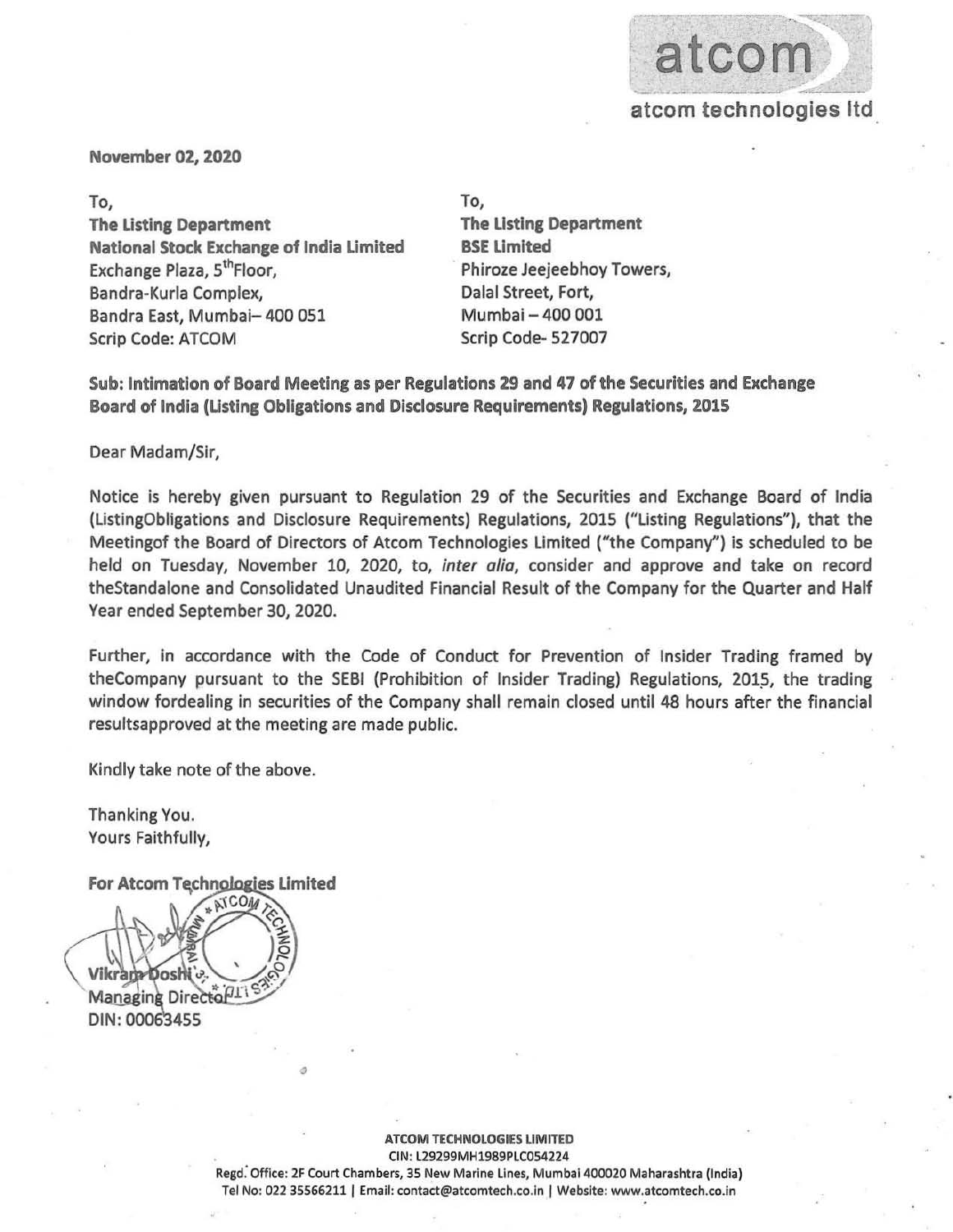

November 03, 2020

.\

The listing Department National Stock Exchange of India limited Exchange Plaza, 5<sup>th</sup>Floor, Bandra-Kurla Complex, and a complexed bandra-Kurla Complex, Bandra East, Mumbai- 400 051 Scrip Code: ATCOM

To, To,

The Listing Department SSE Limited Phiroze Jeejeebhoy Towers, Mumbai - 400 001 Scrip Code- 527007

## Sub: Newspaper Advertisement - Disclosure under Regulation 47 of SEBI (Listing Obligations and Disclosure Requirements) Regulations, 2015 ("SEBI Listing Regulations")

Dear Madam/Sir,

Pursuant to Regulation 47 of SEBI Listing Regulations, please find enclosed herewith copies of the Notices of the Board Meeting published in newspapers, viz., Business Standard (in English newspaper) and Mumbai Tarun Bharat (in Marathi newspaper) today, i.e., on Tuesday, November 03, 2020.

The above information is also available on the website of the Company www.atcomtech.co.in.

This is for your information and record.

Thanking You.,\_

Yours Faithfully,

For Atcom Technologies Limited

∢COM rectôr<sup>01</sup> DIN: 00063455

Encl.: As above

- 1. Newspaper cutting of Business Standard(in English newspaper)
- 2. Newspaper cutting of Mumbai Tarun Bharat (in Marathi newspaper)

ATCOM TECHNOLOGIES LIMITED

ClN:L29299MH1989PLC054224

Regd. Office: 2F Court Chambers, 35 New Marine Lines, Mumbai *400020* Maharashtra (India) Tel No: 022 35566211 | Email: contact@atcomtech.co.in | Website: www.atcomtech.co.in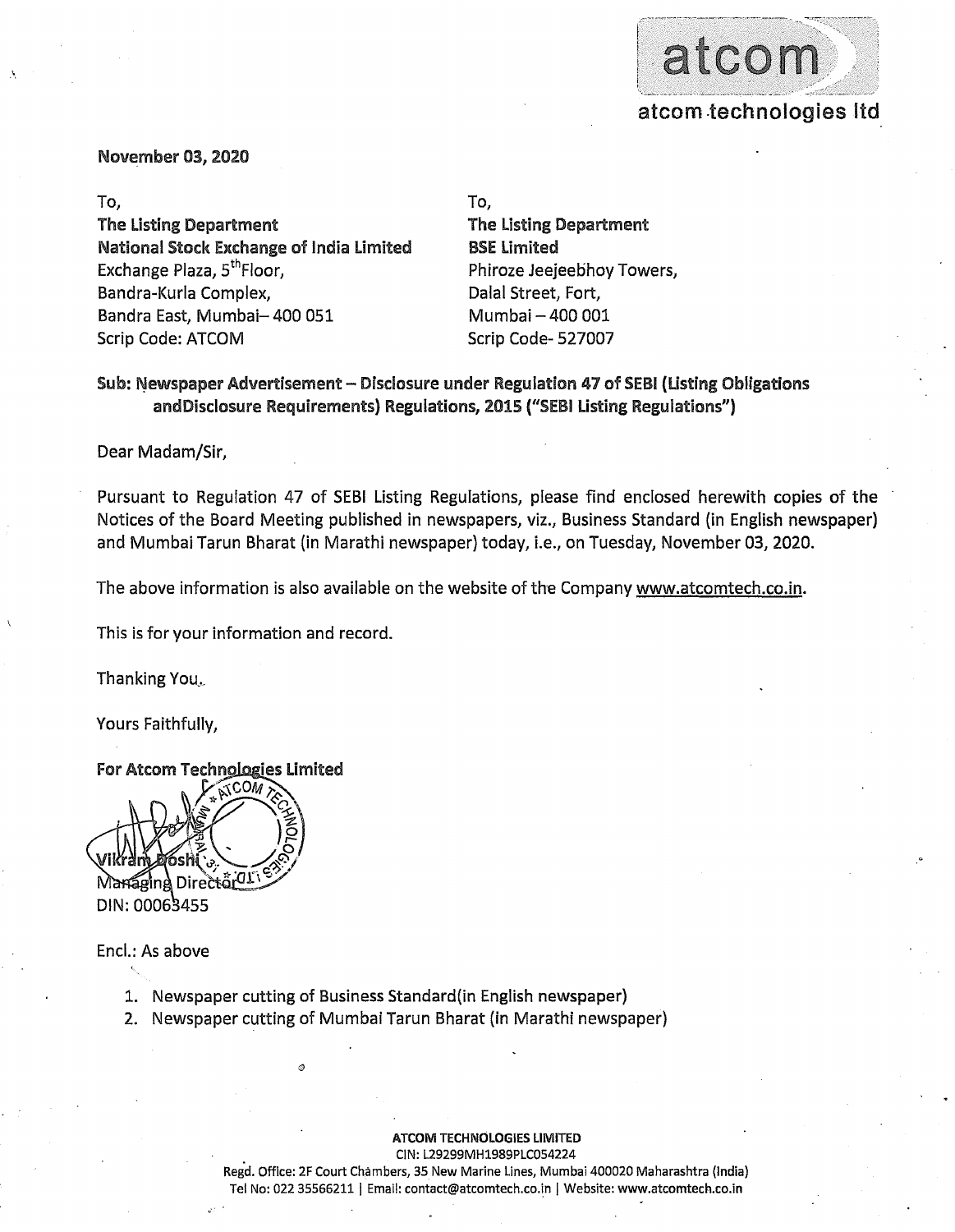

Published in Business Standard (in English newspaper) on Tuesday, 03<sup>rd</sup> November, 2020



CIN: L29299MH1989PLC054224 Regd. Office: 2F Court Chambers, 35 New Marine Lines, Mumbai 400020 Maharashtra (India) Tel No: 022 35566211 | Email: contact@atcomtech.co.in | Website: www.atcomtech.co.in

**ATCOM TECHNOLOGIES LIMITED**